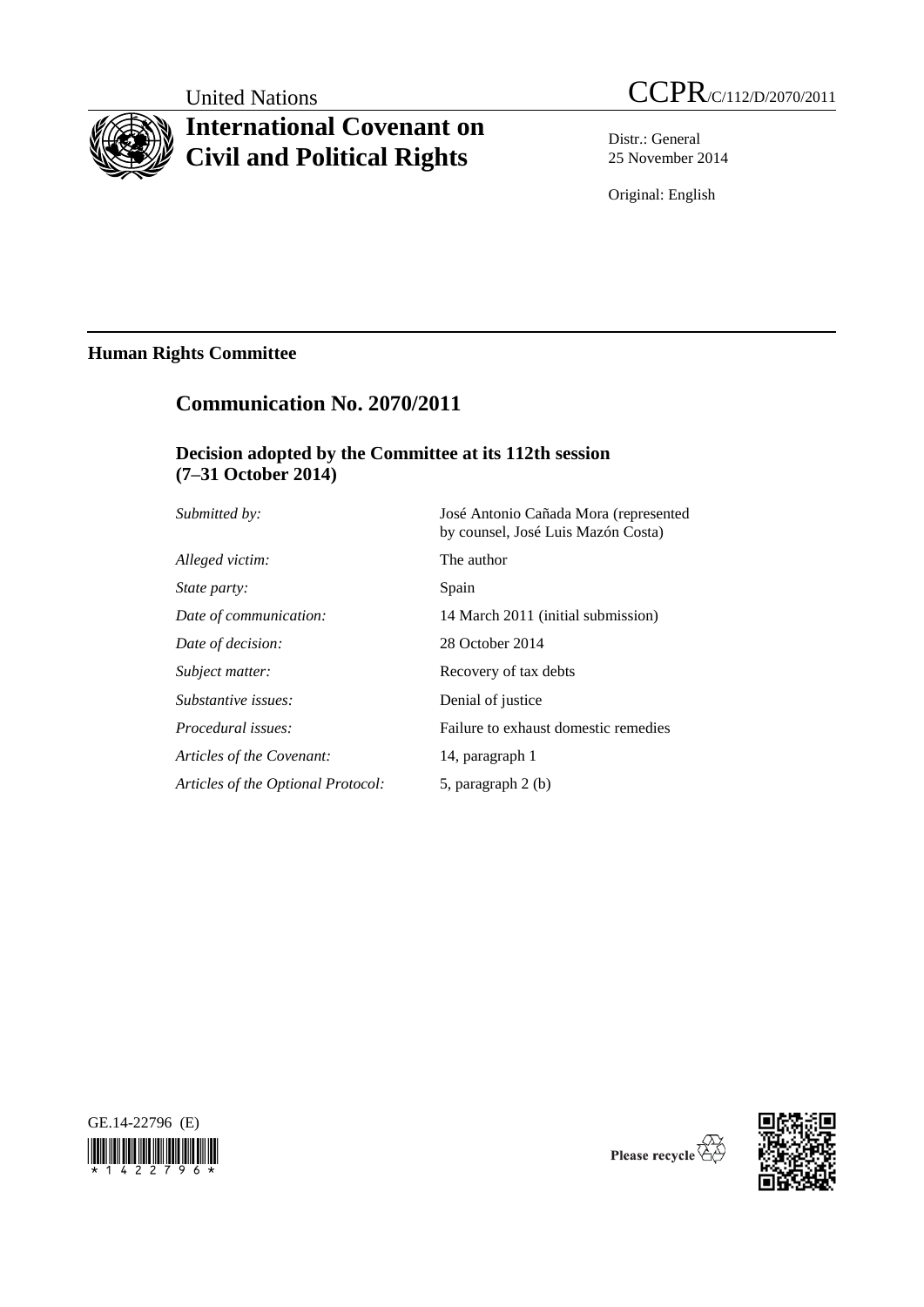## **Decision on admissibility**\*

1.1 The author of the communication is José Antonio Cañada Mora, a Spanish national born on 2 July 1935, who claims to be the victim of a violation by Spain of article 14, paragraph 1 of the Covenant. The author is represented by counsel.

1.2 On 5 July 2011, the Special Rapporteur on new communications and interim measures, acting on behalf of the Committee, determined that observations from the State party were not needed to ascertain the admissibility of the present communication.

### **Factual background**

2.1 The author was a wine producer. The Tax Agency of the Ministry of Finance carried out an investigation on the author's income for tax periods between 1992 and 1996. On 27 July 1998, it concluded that the author owed 55,810,667 pesetas, including interest, for value-added tax (VAT) and income that had not been included in his declarations and payments for those tax periods. The Tax Agency also imposed a fine of 24,243,814 pesetas on him. Those measures were subsequently upheld by the Regional Economic-Administrative Court (TEAR), and upheld on appeal by the Central Economic-Administrative Court (TEAC) on 25 April 2011.

2.2 On 7 December 2001, the author lodged an application before the High Court against the TEAC decision of 25 April 2001. He claimed inter alia that the debts for the years 1992 and 1993 had expired pursuant to the legal statute of limitations. According to the author, during the proceedings he challenged the main documentary evidence submitted by the Tax Agency, as it was in the form of photocopies that had not been authenticated and did not comply with the legal requirements. On 31 May 2003, the High Court granted his request and ordered that the documentation provided by the Tax Agency of Albacete of 21 January 2003 be kept separate from the case file. On 28 September 2004, the High Court dismissed the author's application and upheld the TEAC decision.

2.3 On 15 October 2004, the author submitted a request for leave to appeal in cassation before the High Court. On 2 November 2004, the High Court dismissed the author's request since the disputed sum for each of the tax periods did not exceed 25 million pesetas (about 150,253 Euros), as required by law for an appeal to the High Court. The decision also stated that it could be challenged before the Supreme Court through complaint proceedings (*recurso de queja*) within the following 10 days.

2.4 On 10 November 2004 the author filed an appeal to the High Court to overturn its decision (*recurso por nulidad de actuaciones*) of 2 November 2004. He claimed that his right to a fair trial, as enshrined in article 24 of the State party's Constitution, had been violated since, inter alia, the decision was based on facts that had not been proved by the Tax Agency.

2.5 On 15 December 2004, the author lodged complaint proceedings before the Supreme Court, challenging the High Court decision of 2 November 2004. He argued inter alia that the authorities had imposed only a single tax debt settlement of 55,810,667 pesetas, without

<sup>\*</sup> The following members of the Committee participated in the examination of the present communication: Yadh Ben Achour, Lazhari Bouzid, Christine Chanet, Ahmad Amin Fathalla, Cornelis Flinterman, Walter Kälin, Yuji Iwasawa, Zonke Zanele Majodina, Gerald L. Neuman, Sir Nigel Rodley, Víctor Manuel Rodríguez-Rescia, Fabián Omar Salvioli, Anja Seibert-Fohr, Dheerujlall Seetulsingh, Yuval Shany, Konstantine Varzelashvili, Margo Waterval and Andrei Paul Zlătescu.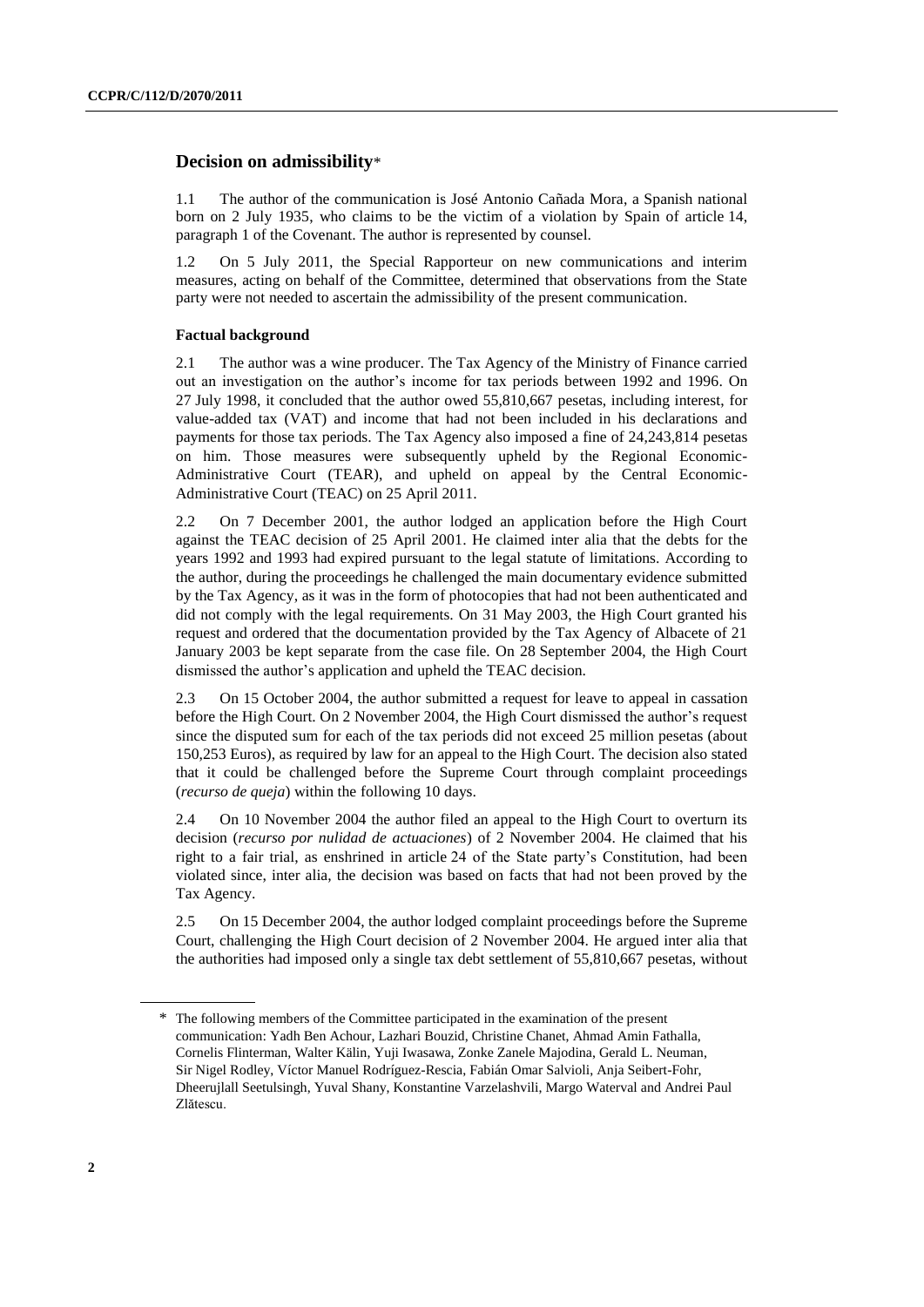making any distinction as to tax periods or years; and that the total amount should therefore be taken into account in determining whether his cassation appeal met the requirements of the law.

2.6 On 7 February 2005 the High Court dismissed the author's appeal against its decision, stating that the author had not provided valid arguments for overturning the decision of 2 November 2004, but simply expressed his disagreement with it.

2.7 On 14 March 2005, the author lodged an application for *amparo* (legal protection) before the Constitutional Court against the previous administrative and judicial decisions and alleged a violation of article 24 (right to effective legal protection) of the State party's constitution.

2.8 On 1 April 2005, the Supreme Court rejected the author's complaint proceedings and confirmed the High Court's decision. The Supreme Court stated that article 86.2.b of Act 29/1998 on the Jurisdiction for Judicial Review excluded from cassation appeal cases in which the disputed sum did not exceed 25,000,000 pesetas; that that requirement should be calculated for each of the tax settlements (quarterly for VAT); and that, in the author's case, none of the tax settlements in question exceeded that amount.

2.9 The author alleges that, on 25 April 2005, he filed a second application for *amparo* before the Constitutional Court. According to a copy of that submission provided by the author, he referred to the main administrative and judicial decisions which had been challenged before the Constitutional Court; informed the Court of the Supreme Court's decision of 1 April 2005; and expressly stated that he "reiterat[ed] the application for *amparo* that was lodged on 14 March 2005".

2.10 In a decision of 11 December 2006, the Constitutional Court took note of the author's submissions of 14 March and 25 April 2005, and declared his application for *amparo* inadmissible on the ground of prior failure to exhaust all other judicial remedies under article 44, paragraph 1 (a), of the Organic Law of the Constitutional Court. The Court referred to its jurisprudence and stated that, in order to preserve the subsidiary nature of the application for *amparo* in its legal system, the application must meet the admissibility requirements at the time of submission to the Court. In the author's case, his complaint proceedings were still pending before the Supreme Court when he lodged his application.

2.11 On 22 May 2007, the author submitted a complaint against the State party before the European Court of Human Rights. On 30 November 2010, the Court, in single-judge formation, found the author's complaint inadmissible since domestic remedies had not been exhausted pursuant to article 35, paragraph 1 of the Convention for the Protection of Human Rights and Fundamental Freedoms (European Convention on Human Rights). According to the Court's decision, the author had failed to lodge his application for *amparo* in accordance with the legal requirements under the State party's law. On 9 December 2010, the author requested the Court to review its decision and argued that its reasoning could not be applied to his submission of 25 April 2005, which was another independent application for *amparo* submitted to the Constitutional Court in accordance with the law. On 13 December 2010, the Court informed the author that its decision was final.

#### **The complaint**

3.1 The author claims to be the victim of a violation of his rights under article 14, paragraph 1, and contends that the decisions taken by the State party's courts were arbitrary and not based on facts and evidence. The only relevant evidence submitted by the Tax Agency against him was removed from the case file by the High Court on 31 May 2003. Against that background, it should be understood that the judicial authorities' decisions were based on evidence previously declared inadmissible by the High Court.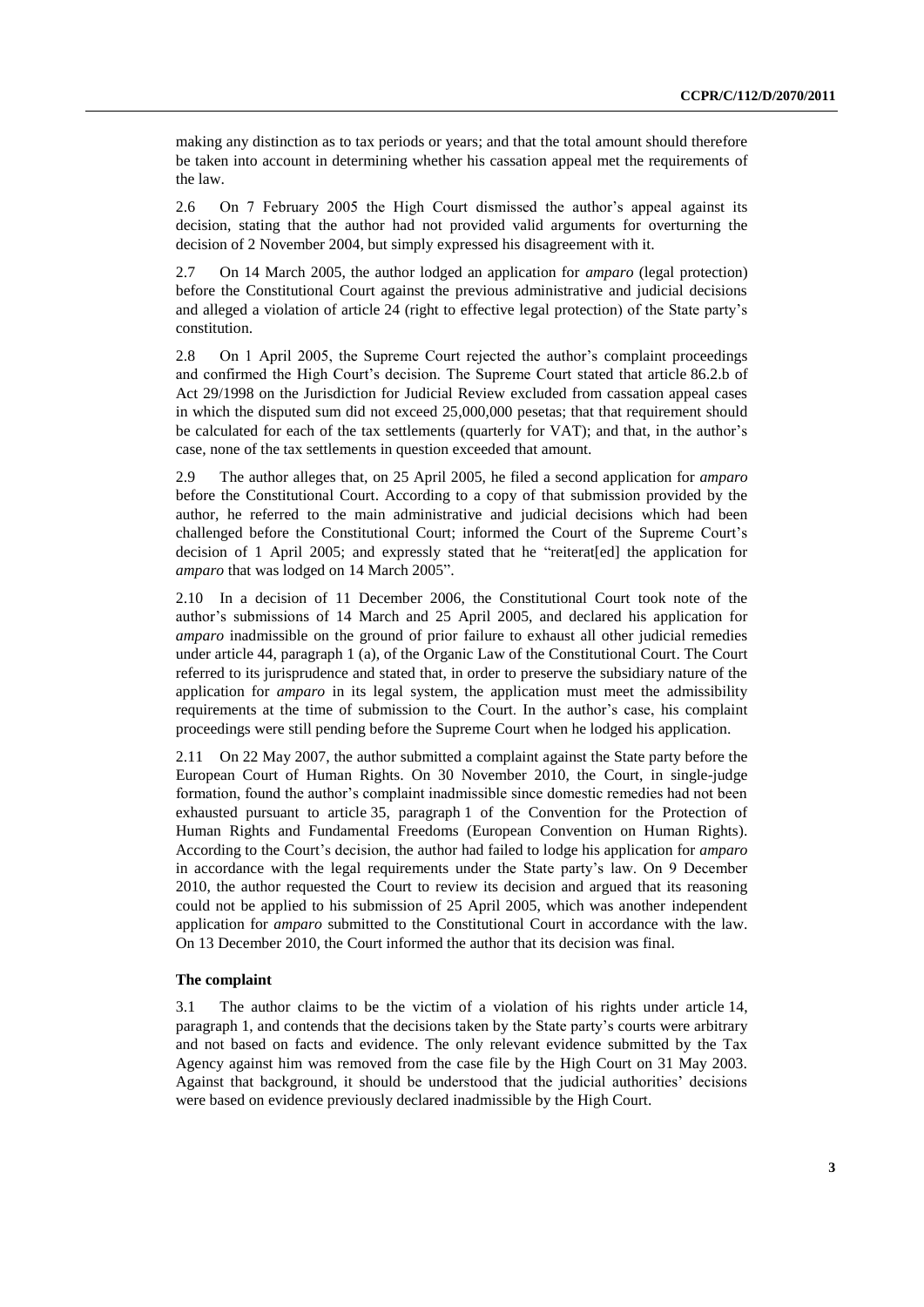3.2 The author considers that the High Court's denial of his request for leave to appeal in cassation, further upheld by the Supreme Court's decision of 1 April 2005, is arbitrary and amounts to a denial of justice.

3.3 The author holds that the Constitutional Court's decision declaring his application for *amparo* inadmissible also constitutes a denial of justice. The author argues before the Committee that the Court should have considered his submission of 25 April 2005 as a second application for *amparo*. He also argues that that submission expanded the original application submitted on 14 March 2005.

#### **Issues and proceedings before the Committee**

4.1 Before considering any claim contained in a communication, the Human Rights Committee must determine whether it is admissible under the Optional Protocol to the International Covenant on Civil and Political Rights.

4.2 The Committee recalls that, when it ratified the Optional Protocol, Spain entered a reservation excluding the Committee's competence in matters that had been, or were being, examined under another procedure of international investigation or settlement. The Committee also recalls its jurisprudence regarding article 5, paragraph 2 (a), of the Optional Protocol to the effect that when the European Court of Human Rights bases a finding of inadmissibility not only on procedural grounds, but also on grounds arising from some degree of consideration of the substance of the case, the matter should be deemed to have been examined within the meaning of the relevant reservations to article 5, paragraph 2 (a), of the Optional Protocol.<sup>1</sup> In the instant case, the Committee observes that the author's application was declared inadmissible on procedural grounds by a single-judge formation of the Court since domestic remedies had not been exhausted. Accordingly, the Committee considers that it is not precluded from considering the present communication, in accordance with article 5, paragraph 2 (a), of the Optional Protocol.

4.3 The Committee takes note of the author's claims under article 14, paragraph 1, that the administrative and judicial decisions against him were not based on sufficient evidence, since the only relevant proof submitted by the Tax Agency was declared inadmissible by the High Court; and that the denial of his request for leave to appeal in cassation constitutes a denial of justice. The Committee notes that those claims refer to the evaluation of the facts and the evidence, and the application of domestic legislation by the courts of the State party. The Committee recalls its jurisprudence according to which it is incumbent on the courts of States parties to evaluate the facts and the evidence in each case, or the application of domestic legislation, unless it can be shown that such evaluation or application was clearly arbitrary or amounted to a manifest error or denial of justice.<sup>2</sup> The Committee has examined the materials submitted by the author, including the High Court and Supreme Court decisions of 28 September, 2 November 2004 and 1 April 2005, and considers that those materials do not show that the proceedings against the author were defective. The Committee also takes note of the author's claim that the Constitutional Court's decision of 11 December 2006 constitutes a denial of justice, as the Court should have considered his submission of 25 April 2005 as a second application for *amparo*. However, the Committee notes that it cannot be concluded from the wording of the author's submission to the Constitutional Court of 25 April 2005 that his purpose was to submit a second request for

<sup>&</sup>lt;sup>1</sup> Communication No. 944/2000, *Mahabir v. Austria*, decision on inadmissibility of 26 October 2004, paras. 8.3 and 8.4.

<sup>2</sup> See communication No. 1616/2007, *Manzano et al.* v. *Colombia*, decision adopted on 19 March 2010, para. 6.4; communication No. 1622/2007, *L.D.L.P.* v. *Spain*, decision adopted on 26 July 2011, para. 6.3.